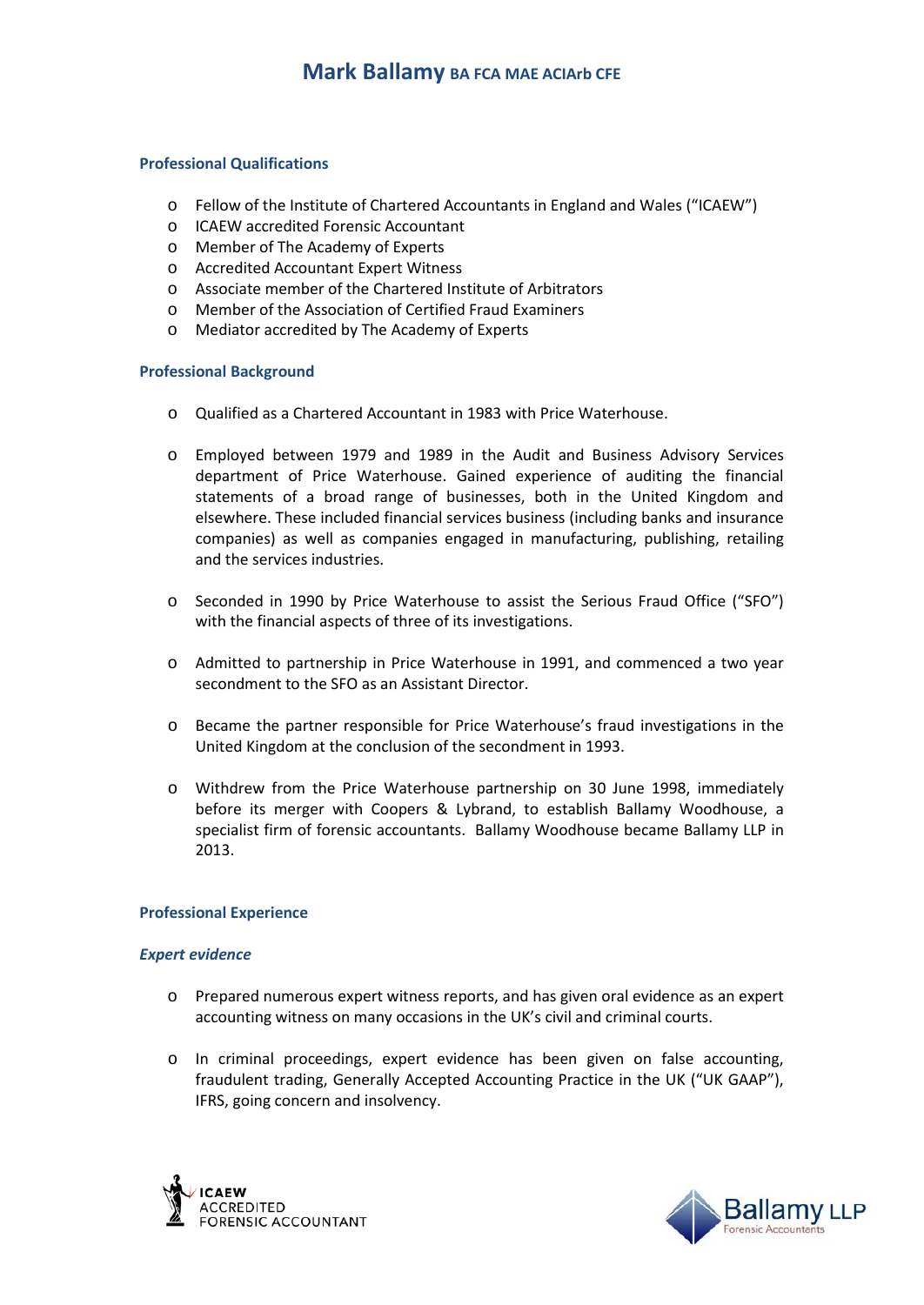# **Mark Ballamy BA FCA MAE ACIArb CFE**

- o In civil proceedings, expert evidence has been given on UK GAAP and IFRS (revenue recognition and the accounting for long-term contracts, in particular) and the appropriateness of tracing methodologies.
- o Expert evidence in the Supreme Tax Court of the United States on the meaning of realised profits under UK GAAP.

## Specific examples

- o Engaged as an expert witness by the defence team representing the former Group Financial Controller of Wickes plc who was charged among others with fraudulent trading in a prosecution brought by the SFO – the principal area of expert evidence being rebate recognition.
- o Engaged as an expert witness by the defence team representing the former Chief Executive of TransTec PLC who was charged with various offences in a prosecution brought by the SFO – the principal area of expert evidence being revenue recognition.
- o Engaged by the Financial Conduct Authority as an expert witness in the prosecution of a number of the directors of iSOFT Plc – the principal area of expert evidence being revenue recognition.

## *Financial Investigations – Criminal*

- o Responsible for the performance of more than a dozen financial investigations on behalf of the SFO. Extensive involvement with these cases ranging from the seizure and analysis of accounting records to the interviewing of witnesses (both voluntarily and under Section 2 of the Criminal Justice Act 1987) and the preparation of reports. Worked with forensic computer specialists to interrogate computers to retrieve accounting and other information stored in electronic form, liaised throughout with lawyers and police officers, and closely supervised the work of other accountants. Ascertained the manner in which the effects of dishonest conduct were concealed in the accounting records and financial statements of companies, and correlated the concealment methods with the dishonest intentions of the culprits.
- o Appointed under Section 177 of the Financial Services Act 1986 by the Secretary of State for Trade and Industry to investigate allegations of insider dealing. Analysed transactions in securities, identified relevant price sensitive information and the timing of its release to the market, interviewed suspects and witnesses under oath, and prepared reports to the Secretary of State.
- o Appointed by the Secretary of State for Trade and Industry under Section 447 of the Companies Act 1985 to seize, examine, analyse and report upon companies' accounting records and other documents.
- o Engaged to investigate allegations of corrupt conduct by the Chief Executive Officer of substantial group of companies operating in the Middle East.



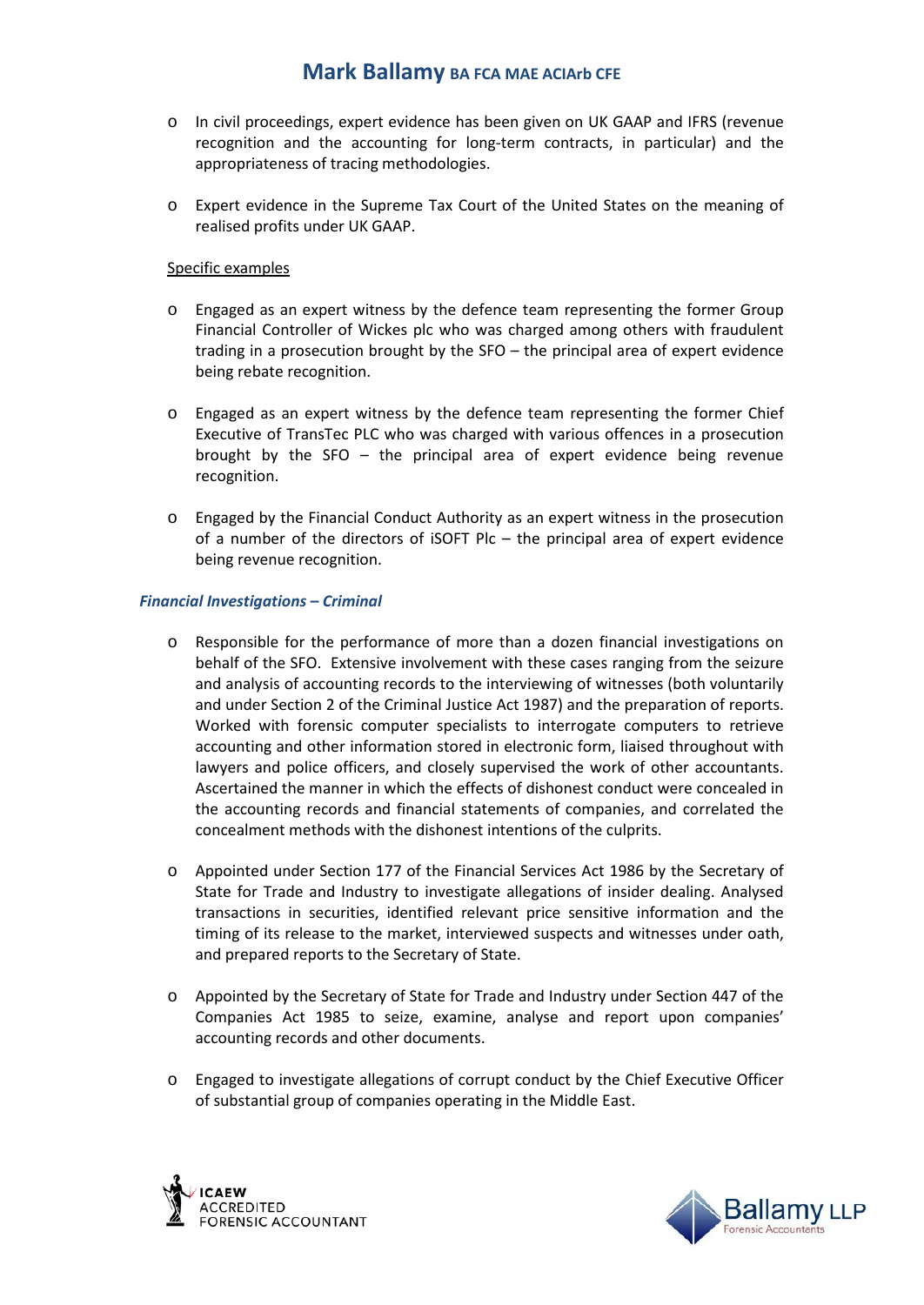## *Financial Investigations – Regulatory*

- o Assisted the Financial Services Authority with its investigation of the conduct of fund managers of split capital investment trusts.
- o Performed a substantial investigation of a major international bank that had grounds to suspect that one of its former senior managers had assisted certain of the bank's customers in market manipulation, insider dealing and tax avoidance activities.
- o Appointed by the Jersey Financial Services Commission ("JFSC") as a Competent Person under Article 33 of the Financial Services (Jersey) Law 1998 to investigate the conduct of a trust company.
- o Engaged by the Financial Reporting Council ("FRC") to assist with its investigation of the conduct of certain of the directors and senior managers of a group of companies engaged in the provision of services under long-term contracts. The investigation also considered the conduct of the group's auditor, PwC. The principal matters encountered in this investigation were the accounting for long-term contracts, revenue recognition and the sufficiency of the auditor's work.
- o Appointed by the JFSC pursuant to Directions issued under Article 23 of the Financial Services (Jersey) Law 1998 to act as a co-signatory of payments proposed to be made by a trust company.

## *Financial Investigations – Civil*

- o Investigated suspicions of corruption within management teams and "kickbacks" within procurement functions for British Government agencies. The reports were used to justify employees' dismissals on grounds of gross misconduct, to recover public monies, and subsequently by the police to consider the viability of criminal prosecutions.
- o Investigated suspicions of dishonest conduct by employees on behalf of a variety of businesses and charities. Identified misappropriated assets, "kickback" transactions and secret profits, and worked with the companies' lawyers to secure recoveries and terminate contracts of employment. Other assignments have involved companies that suffered financial losses through the actions of their suppliers and customers.
- o Investigated the misappropriation of funds from a major international bank by the use of forged negotiable instruments. Examined documents in locations throughout Europe and in parts of Africa. Subsequently worked with the bank's lawyers in a number of jurisdictions to recover the misappropriated monies whilst minimising risks to the bank's reputation.
- o Performed a major investigation on behalf of a major computer hardware manufacturer of fraudulent warranty claims made by service providers located throughout Europe. Electronically compared the serial numbers on parts returned for repair/replacement under warranty with the serial numbers of the machines from which they were purportedly extracted by the service provider. Ascertained